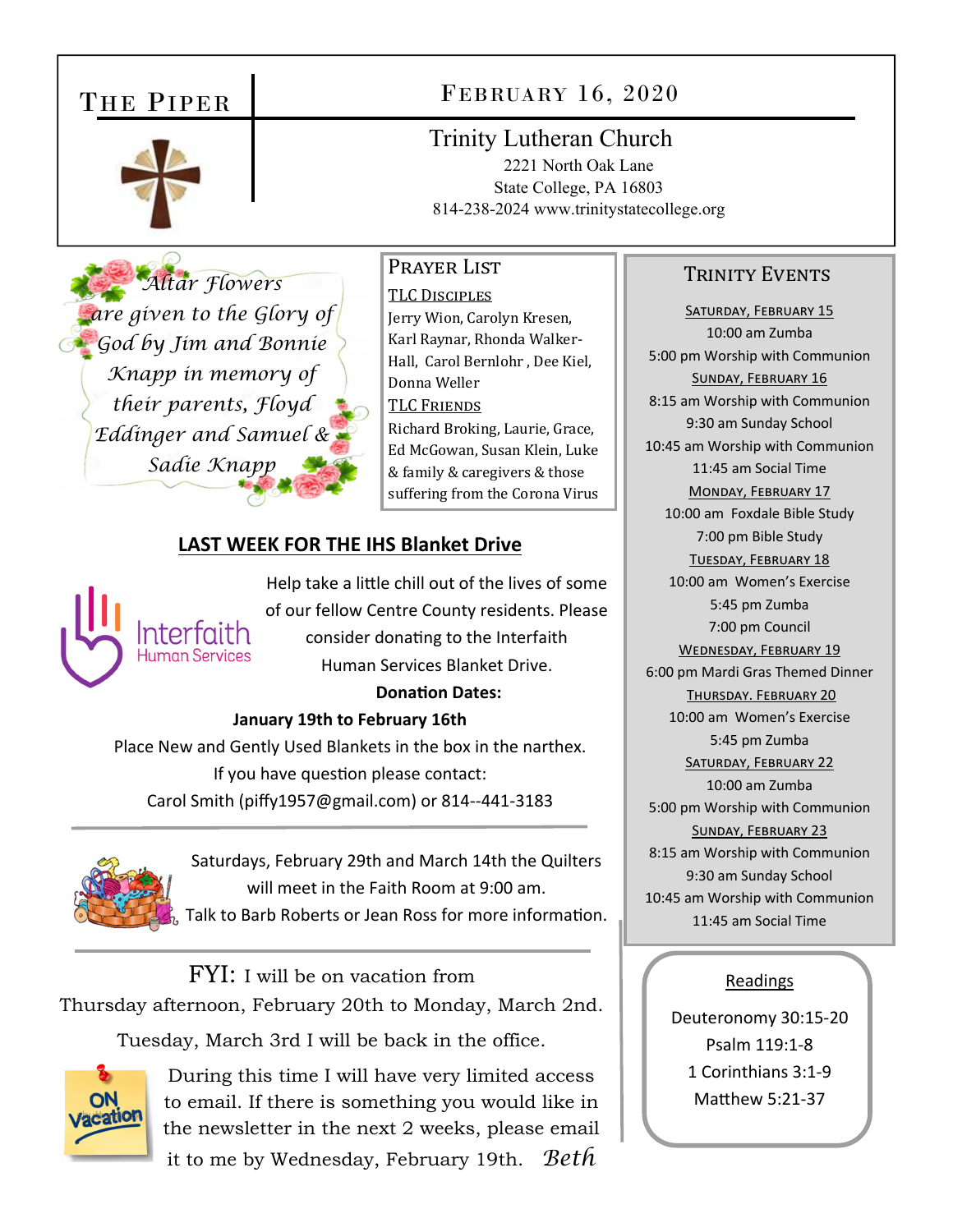# HAVE YOU THOUGHT ABOUT EXERCISE? CAN'T FIND A PROGRAM RIGHT FOR YOU?

## WE NOW HAVE AN OPTION FOR WOMEN 55 AND OVER RIGHT HERE AT TRINITY

An informal, low impact exercise group for women 55 and over is meeting here at Trinity.

## **Tuesday and Thursday ‐ 10:00 ‐ 11:00 AM in Fellowship Hall**

The classes are free, but they do collect anonymous donations for Trinity and the use of our facility.

The class consists of a 5 minute warm‐up, strength training exercises, an informal nutrition discussion and a 5 minute cool down.

If you are unsure if this is the class for you, come try it. They have free weights and exercise resistance bands to borrow, before you purchase your own.



If you have questions: call or email the church office (814) 238‐2024 or tlcoffice2@comcast.net

Classes are led by: Carolyn Lembeck & Barbara Perkons



| Robert Phillips        | 1              |
|------------------------|----------------|
| <b>Alyce Mehring</b>   | 4              |
| Marcia Oselinsky       | 4              |
| Robert Coyle           | 6              |
| Karen Hammel           | 6              |
| Jeffrey Gonet          | 7              |
| K.C. Kim               | $\overline{7}$ |
| Peter Weyandt          | 9              |
| Gerry Delmonico        | 13             |
| Henry Linden           | 17             |
| Teena Peachey          | 21             |
| Esther Lauchle         | 22             |
| Mark Merritt           | 22             |
| Bonnie Knapp           | 26             |
| <b>Richard Coulter</b> | 27             |
| <b>Tara Merritt</b>    | 27             |
| <b>Bennett Taverno</b> | 27             |
| Susan Glad             | 28             |
| Doug Perkins           | 28             |
| Darin Fedorko          | 31             |
|                        |                |

## TRINITY LUTHERAN CHURCH

## **STAFF**

Pastor Ronald C. Miller, Jr. tlcrevron@comcast.net

 Beth Robbins Office Administrator tlcoffice2@comcast.net

Barbara Roberts, Pianist barbroberts1960@gmail.com

Brian Woodland, Custodian oppgrade9@yahoo.com

## **COUNCIL**

JULY 2019 - JUNE 2022

#### EXECUTIVE TEAM

John Fryer, President (chenita@earthlink.net) Carol Smith, Vice President (piffy1957@gmail.com) Laurette Gonet, Secretary (Laurette.Gonet@gmail.com)

#### CHURCH PROPERTIES TEAM

Jay Aubuchon (jayaubuchon@gmail.com) Bob Coyle (bcoyle63@gmail.com)

#### MEMBERS AT LARGE

Kayla Smith (kayjosmith22@gmail.com) Sue Glad (gladsam@comcast.net) Elaine Burn (ejb559@comcast.net) Sue Ellen Krupa (sekrupa77@gmail.com)

#### **FINANCIAL TEAM**

Christy Bartley, Treasurer (cek4@psu.edu) Debbie Fryer, Financial Secretary (debbieconrad19522@yahoo.com)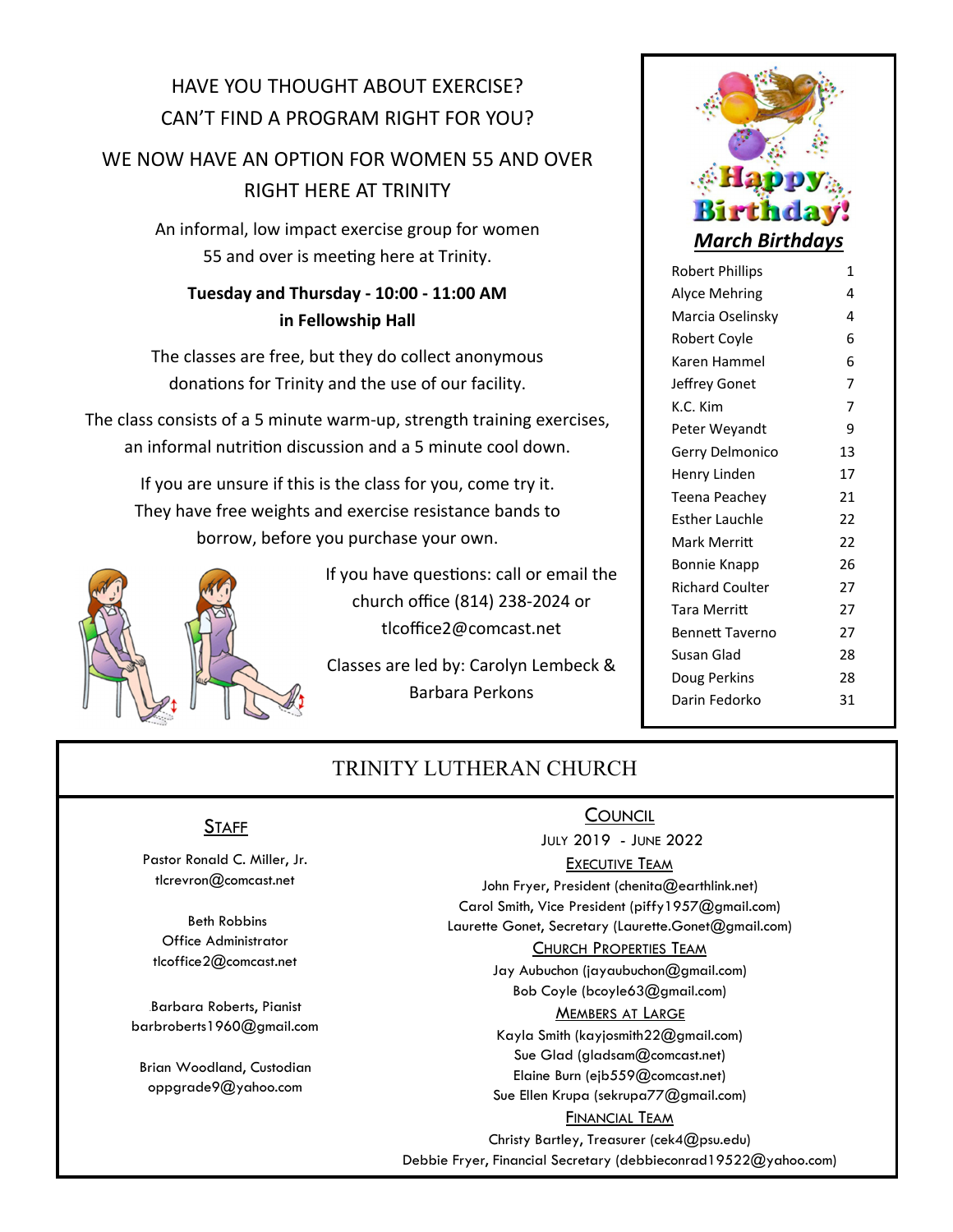One more exercise opportunity ‐ YOGA  $\mathcal G$ hristina Pillot is training to be a certified yoga instructor. She needs to practice teaching to build confidence and a rhythm for her teaching. She is offering informal yoga classes on Wednesday mornings in February in Fellowship Hall at 10:00 am. Bring a yoga mat, a sense of humor and a positive attitude.



Mardi Gras Themed Dinner Wednesday, February 19th 6:00 pm in Fellowship Hall

PROPOSED MENU\*

Good New Orleans Creole Gumbo Cajun Crawfish & Shrimp Etouffee Z'Herbes (Cajun Pork) Steamed Rice Tasty Collard Greens Sausage & Oyster Stuffing Blackened Salmon Fillets OR Cajun Catfish Supreme Cajun Chicken Caesar Salad Quick Zesty Green Beans Meody's Corn Maque Choux

Sign up sheet is on the doors to Fellowship Hall

Desserts are requested A Freewill offering will be received





*\*Subject to change as may be needed. Sorry!*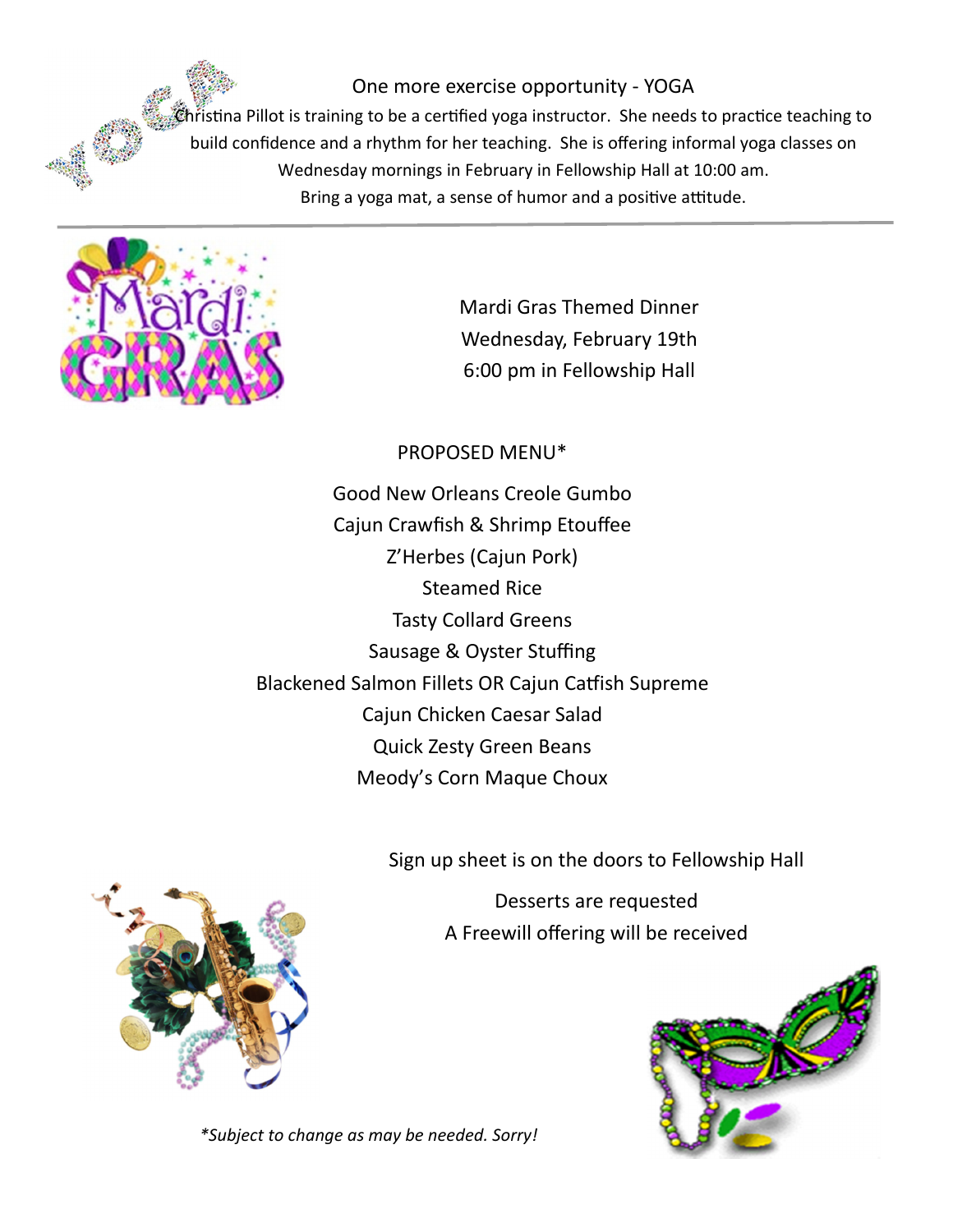# *From the Pastor's Desk*

Dear Sisters and Brothers in Christ,

Israel, like many countries, is a fascinating place. We had a wonderful trip with 40 other folks, most of them from PA. For some of us, Capernaum in Northern Israel, was more moving to see than anywhere else. This was the town out of which Jesus operated much of his ministry.

While I do have pictures this one is much better than anything I have:



According to the website (https://www.israeljerusalem.com/capernaum-israel.htm):

Capernaum was a town on the shores of Lake of Gennesaret in Israel. In the foreground above are the excavated ruins of the town's houses; in the background are the excavated ruins of the synagogue of Capernaum.

Capernaum served as Jesus' base during His 3-year ministry in Israel: Now when Jesus heard that John had been put in prison, He departed to Galilee. And leaving Nazareth, He came and dwelt in Capernaum, which is by the sea... (Matthew 4:12-13)

The Roman army spared Capernaum while sacking the towns in northern Israel during its 67-70 AD campaign against the Jewish rebels. But the town declined after Jesus' era and eventually died out, as Jesus said it would for not believing in Him despite the many miracles He did there: "And you, Capernaum, who are exalted to heaven, will be brought down to Hades; for if the mighty works which were done in you had been done in Sodom, it would have remained until this day." (Matthew 11:23)

After lying buried for centuries, the ruins Capernaum were discovered in 1838, and the ruins of the synagogue of Capernaum, in 1866. Excavation still continues today.

Many of us were moved to think that Jesus had actually walked and talked and healed there. It is here, where Jesus began his ministry according to Mark 1: "Then they went into Capernaum, and immediately on the Sabbath he entered the synagogue and taught. (21)"